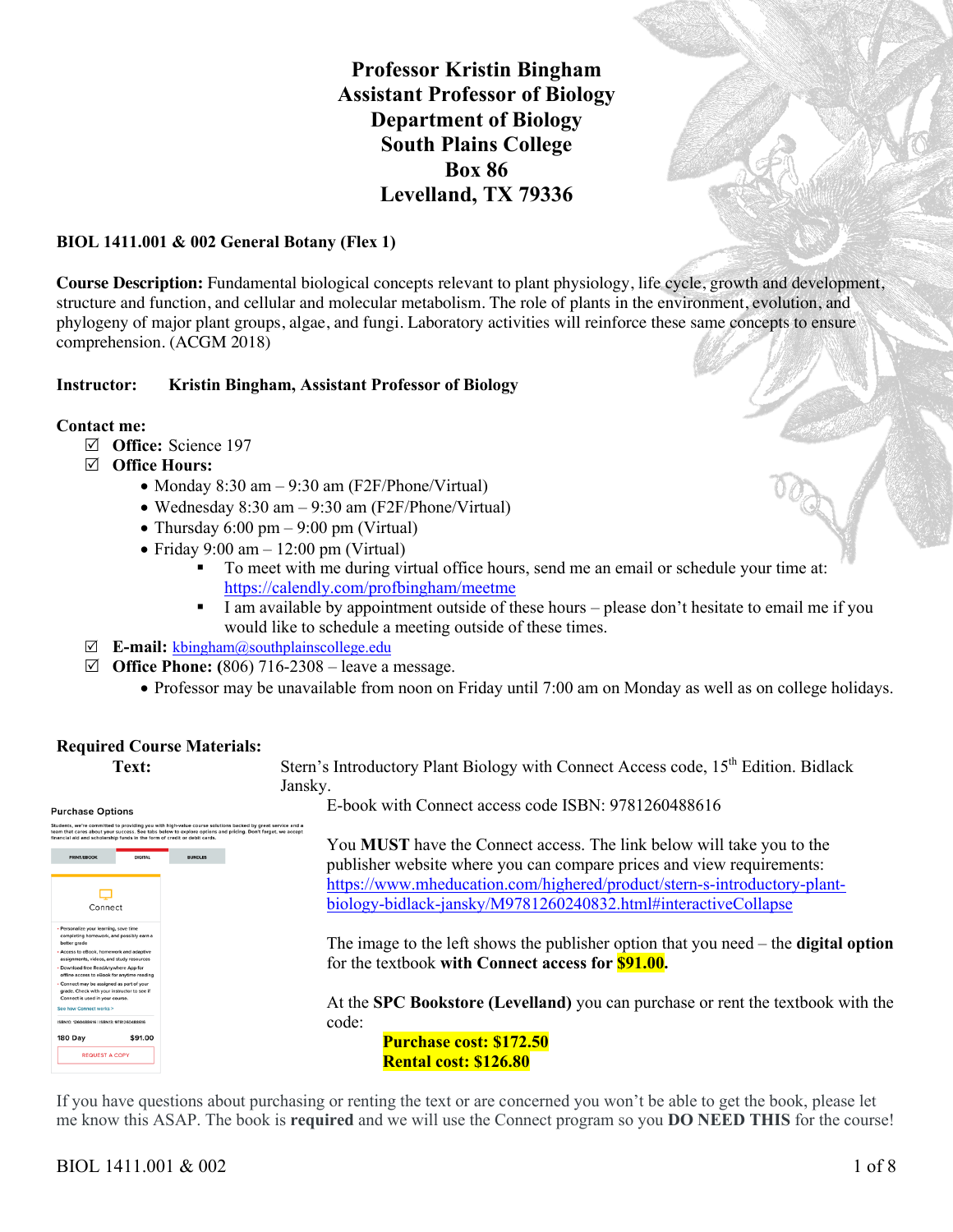| <b>Additional</b> | You will need reliable access to the internet, as well as a computer with a |
|-------------------|-----------------------------------------------------------------------------|
| Required          | functioning webcam and microphone. NOTE: Mobile devices (i.e.               |
| <b>Materials:</b> | phones) may not be used for taking quizzes.                                 |

**Core Curriculum Objectives and Student Learning Outcomes are found on the BIOL 1411 Common Course Syllabus.**

# **POLICIES, PROCEDURES, AND RULES**

This course will be conducted according to the policies and procedures of the South Plains College Student Handbook and General Catalog.

#### **Course Content:**

- **Blackboard is the primary source for course information.** We will use additional programs such as Connect (McGraw-Hill), EdPuzzle, etc. for activities throughout the semester but all assignments will be listed on Blackboard and linked from Blackboard.
- **Students need to access Blackboard regularly. Google Chrome is the preferred browser for use with Blackboard and will be REQUIRED when/if exam are taken off campus.**
- Specific course materials available include PowerPoint lecture slides, lecture videos, reading assignments, messages and announcements from the instructor, study aids, quizzes, lab exercises, etc.

# **Communication Policy:**

- For individual communication, **I prefer to use email**. Please email me at kbingham@southplainscollege.edu with your questions or concerns throughout the semester. Your emails should include:
	- o Subject line: Firstname Lastname BIOL 1411.00 $\underline{X} \leftarrow Y$ our specific section number here (either 001 or 002) and the subject of your message.
	- o A greeting I prefer either Professor Bingham, Mrs. Bingham, or Mrs. B.
	- o In the text of the message, please let me know how I can help you.
	- o I check my messages throughout the day Monday Friday and I generally respond to emails within 24 hours or less except for on weekends and holidays.
- For group communication, I will use **announcements on Blackboard**
- Please **do not** send me messages through Course Messages I do not use this tool.

#### **Attendance Policy:**

- Lecture Material Online:
	- o Course material is arranged in Exam Units on Blackboard (Exam 1, Exam 2, Exam 3, Exam 4)
		- § Each Exam Unit is divided into Weekly folders. The folders have the dates of that week listed (for example, Week  $1 - 1/19/21$  to  $1/22/21$ ) so you can keep up with where we are working.
	- o You will work on your own schedule to complete the assignments by the date they are due. Each week you will find an assignment checklist posted – print this/save it and use it as a **checklist** to be sure you have done all assigned work for that week.
	- o Regular and consistent interaction with online lessons and textbook materials is necessary for satisfactory achievement. All assignments should be submitted by the due date.
	- o Attendance will be measured by the student's presence in lab meetings and the ability to consistently log on to Blackboard and COMPLETE the assigned work. Failure to turn in assignments will be recorded as an "absence." The instructor will monitor student statistics throughout the duration of the course and will contact you if your personal statistics deviate from what is "normal" for the rest of the class.
	- o If I notice that you are not progressing, I will reach out to you by email, telephone, and during lab meetings to try and determine what is happening so that we can resolve it before it becomes too big of an issue.
	- o Students who enroll in a course but have "Never Attended" by the official census date, as reported by the faculty member, will be administratively dropped by the Office of Admissions and Records. A student who does not meet the attendance requirements of a class as stated in the course syllabus and does not officially withdraw from that course by the official census date of the semester, may be administratively withdrawn from that course and receive a grade of "X."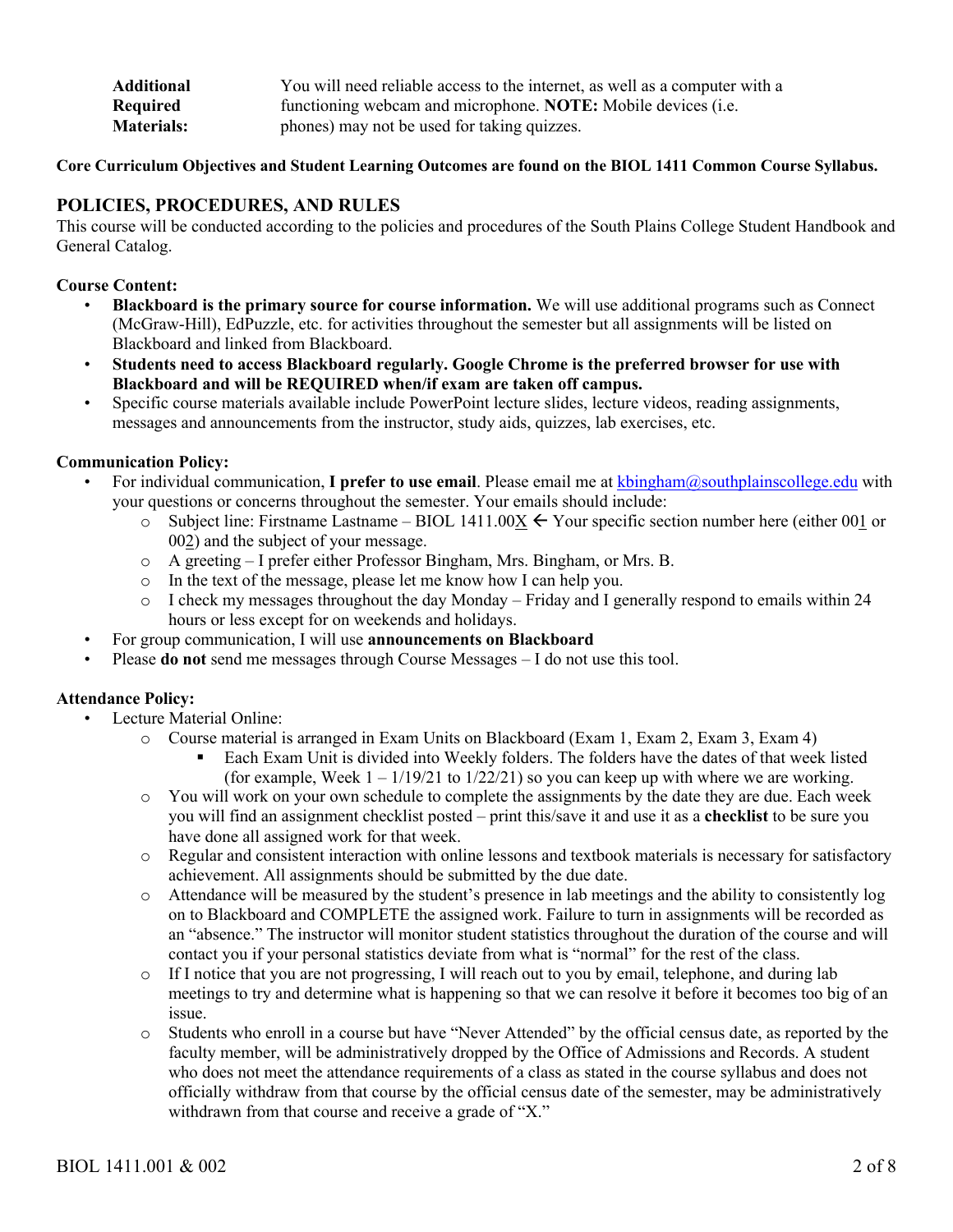- Lab Meetings:
	- o Punctual and regular attendance is expected for these meetings. Students should make an effort to attend all in person lab sessions and complete all online materials on time.
	- o Absence from lab meetings will be noted and any work submitted will be given a grade of zero.
	- o I maintain an "open door" policy if you are running late, still come to class. Open the door and come in.
	- o Quizzes may be given during the lab period. Students who are late may not take the quiz.
	- o Students are expected to be attentive and working during class sessions. Students studying for other classes, browsing the internet or otherwise misusing electronics, sleeping during class or leaving class early will be considered absent for the class period.

Know this – I am incredibly dedicated to your success in this course. I want to hear from you. I want to talk to you. I want to see your face regularly. We have labs where we will get to interact – use this time to ask me all your questions and to get clarification on material! I will make every effort to accommodate you, but you must communicate with me. I can't help you if I don't know there is something that isn't working for you.

# **Course Grade Policy:**

- The grade for this course will be based on:
	- o Four Exams (worth 100 pts. possible each)
	- o Quiz Average (worth 100 points)
	- o Assignments Average (50 points)
	- o Lab Submissions Average (50 points)
- There are 600 total points possible for the semester. The grading scale will be as follows:

| <b>Letter Grade</b> | Course Average* | <b>Semester Points</b> |
|---------------------|-----------------|------------------------|
| А                   | $90 - 100\%$    | 540 to 600             |
| в                   | $80 - 89.9\%$   | 480 to 539             |
| C                   | $68 - 79.9 %$   | 420 to 479             |
| D                   | $60 - 67.9\%$   | 360 to 419             |
| F                   | $0 - 59.9\%$    | $0 - 359$              |

**\*Course Average**: Calculated by adding the seven grades indicated, then dividing by 600 (the total points available in the course). This gives the student's final average grade in the course. If a student's final average *is less than* one-half of one percentage point away from the next higher letter grade, the instructor will refer to total points earned during that semester to determine final grade. There are NO curves in this course.

#### **Exam Policy:**

- Each major exam will cover material from lectures and labs during the unit.
- Material from lectures will include multiple-choice questions, short answer questions, matching, and true or false questions, as well as diagrams to complete. Lab material on exams will include questions asking you to identify structures, label diagrams, name the organism, and resolve classifications.
- Your score is recorded as the number of (points earned/total points possible)\*100. This number is the number of points you will have earned for this exam.
- The Final Exam/Exam 4 will be given during final exams week. The final exam for this course **IS COMPREHENSIVE**.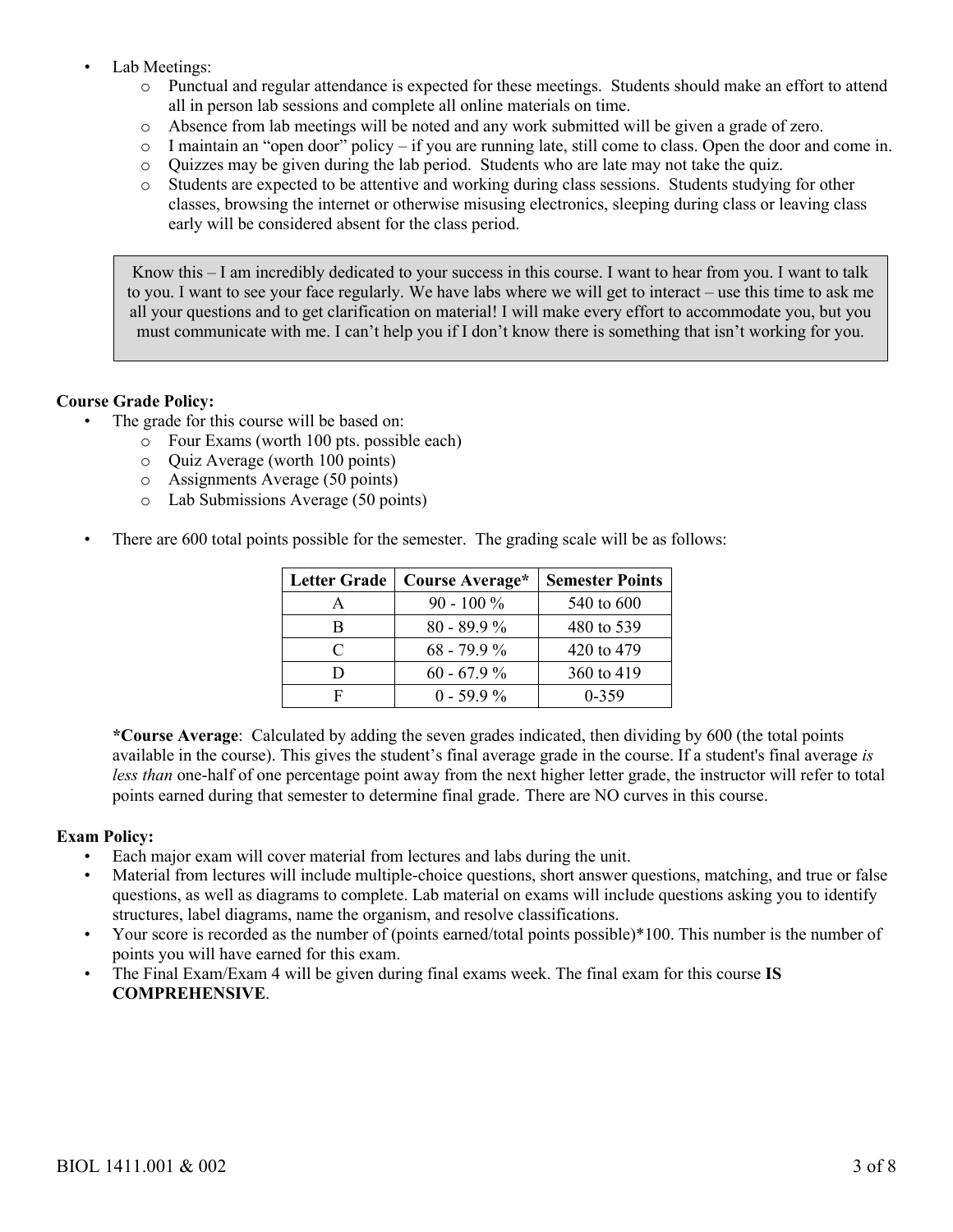*Online proctoring of major exams* – Exams in this course will be given during our lab meetings. Should we be required to take an exam online, we will use online proctoring. Students will be required to have a webcam (USB or internal) with a microphone when taking an exam. Students understand that this remote recording device is purchased and controlled by the student and that recordings from any private residence must be done with the permission of any person residing in the residence. To avoid any concerns in this regard, students should select private spaces for the testing. There are locations at SPC campus that offer secure private settings for recordings and students with concerns may discuss location of an appropriate space for the recordings with their instructor. Students must ensure that any recordings do not invade any third-party privacy rights and accept all responsibility and liability for violations of any third-party privacy concerns. Setup information will be provided prior to taking the proctored exam. **See exam testing procedures below.**

**Online Exam testing procedures:** The following table lists conduct requirements for any online exams, as well as conduct violations. In general, behave as if you are taking the exam in a classroom with your professor in the room. Please note, you will only be responsible for this **IF** we are required to take an exam at a distance. You should expect your exams to be in class.

| <b>Exam conduct</b><br>requirement                                                             | Consequence for violation of exam conduct                                                                                                                                  |
|------------------------------------------------------------------------------------------------|----------------------------------------------------------------------------------------------------------------------------------------------------------------------------|
| Microphone turned on                                                                           | A 30% penalty will be given for an exam taken without the microphone being                                                                                                 |
| and recording.                                                                                 | turned on and recording throughout the entire exam.                                                                                                                        |
| Sufficient lighting of                                                                         | A 30% penalty will be given for an exam taken without enough lighting for the                                                                                              |
| the testing area.                                                                              | instructor to assess the testing environment.                                                                                                                              |
| Student remains in                                                                             | A student who leaves the webcam view during an exam for any reason will                                                                                                    |
| webcam view during                                                                             | receive a zero for that exam. Take all bathroom breaks, etc. before beginning the                                                                                          |
| exam.                                                                                          | exam.                                                                                                                                                                      |
| No unauthorized                                                                                | A student who has any unauthorized materials (books, notes, blank paper, phone,                                                                                            |
| materials near desk                                                                            | earbuds/headphones, another computer, etc.) near the testing area will receive a                                                                                           |
| area.                                                                                          | zero for that exam.                                                                                                                                                        |
| No talking with others<br>during the exam or<br>playing of music or<br>other audio recordings. | A student who has any music or audio recordings playing during exams, or who<br>talks with any ADULT for any reason during the exam, will receive a zero for that<br>exam. |
| The exam is taken in an<br>approved proctored<br>environment.                                  | Any exam taken without either the webcam software or in an approved testing<br>center will receive a zero for that exam.                                                   |

- o I will provide a practice activity prior to giving you the first online exam so that I can educate students about proper testing behavior. This suspending of consequences is done as service to students to prevent unintentional or honest mistakes during subsequent exams. Consequences will be suspended *only* on that specific activity as it is meant to be a practice for you to familiarize yourself with the secure exam proctor. **I will provide feedback on any violations.**
- o **Any student who thinks that a penalty was misapplied can request that the penalty be reviewed according to the Grievance Procedure listed below in the document.**
- o If you experience technical difficulties, please contact me immediately. You can also reach out to Blackboard for help if the issue is with the platform. When taking exams, Proctorio's chat function is a life saver – talk to them FIRST! Should issues arise that are out of your control (i.e. Blackboard shuts down indefinitely), I will adjust assignment availability and due dates as appropriate.
- o To learn more about Proctorio please visit: http://www.southplainscollege.edu/instructionaltechnology/students/Proctoring.php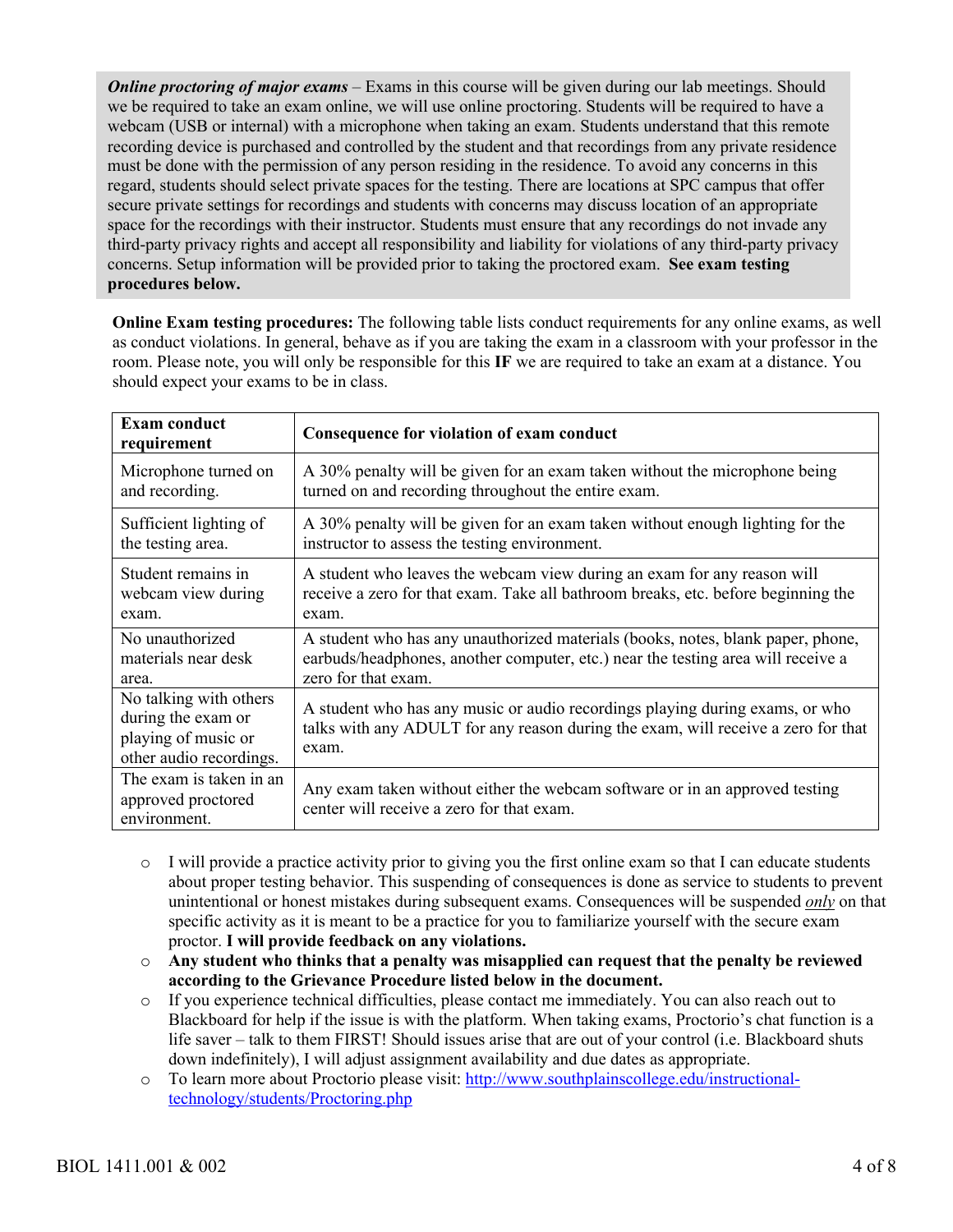# **Quiz Policy:**

- There are approximately 14 weekly material quizzes that will be given throughout the semester. Additional quizzes may include lab quizzes, video quizzes, and others as needed. Quizzes are posted in the Weekly Folders on Blackboard. Any assigned quiz is also noted on the Assignment Checklist each week in Blackboard. You will have ONE ATTEMPT to take a quiz. If you experience any technology interruption or issue while taking your quiz, you should screen shot what you see and message me immediately. If I receive your message/email before the due date, I will reset your quiz attempt. This is a good reason to take your quiz early!
- Spelling counts on quizzes (and all work you submit to me). Taxonomy lists are provided with your course materials. There is no reason for misspelled words in a college course. Use your lists, use good grammar, and use proper English, or you'll lose credit.
- Your quizzes will be combined and averaged and are worth 100 points toward the course grade.
- **Quizzes CANNOT be made up if missed for any reason. Missed quizzes receive a grade of zero. Plan ahead – check your Weekly Assignment Sheet – Note your due dates!**

# **Other Assignments Policy:**

- Assignments include Connect homework exercises, Blackboard or FlipGrid discussions, Lab submissions, and EdPuzzle videos.
- All assignments will be posted with clear instructions, including how many points each is worth.
- **Lab Submissions**
	- o You may be required to complete labs online and at times submit lab reports through this semester. These may be in the form of completed worksheets, scanned documents/PDFs, and photos.
	- o Each lab submission will be graded for completeness, accuracy of information, how well you followed directions, and proper use of the English language.
	- o Your Lab Submissions will be combined and averaged and will be worth 50 points toward your overall grade this semester. I will determine the number of point you earn using the formula: Lab Grade = Lab  $Avg/2$ .

# **Make-up Policy:**

• If you miss an assignment, quiz, fail to upload your lab submission, or miss an exam, you will receive a zero for that assignment. You will not be able to make up or retake the missed item. **NOTE:** If you have an extenuating circumstance (i.e. You're in the hospital, you wake up to a flat tire and are going to be late getting to Levelland to take the exam, etc.) that prevents you from taking an exam or submitting your work on time, please contact me as soon as possible to discuss this. Should you be allowed to submit late work, each late submission will receive an automatic penalty of **-10 points**. Late work will only be accepted by the end of the exam unit in which it was assigned. If you have questions, I encourage you to discuss this with me.

#### **Drop Procedure:**

• An official drop initiated by the student before the Last Day to Drop (**April 29, 2021**) will result in a W on your transcript. Any drop initiated by the instructor for excessive absences will result in either an X or F grade on the transcript. See the school policy on drops and the limit placed on "unexcused" drops which is available in the General Catalog on the school website. Students can drop a course online by completing the Student Initiated Drop form.

#### **Student Conduct:**

- Student Code of Conduct Policy: Any successful learning experience requires mutual respect on the part of the student and the instructor. Neither instructor nor student should be subject to others' behavior that is rude, disruptive, intimidating, aggressive, or demeaning. Student conduct that disrupts the learning process or is deemed disrespectful or threatening shall not be tolerated and may lead to disciplinary action and/or removal from class.
	- o A high standard of conduct is expected of all students. It is assumed that obedience to the law, respect for property, authority, personal honor, integrity, and common sense will guide the actions of each member of this class. Any student who fails to perform to the expected standards will be asked to withdraw from the course or will be administratively dropped from the course by the instructor.
	- o Students should respect the academic situation and be considerate of others in the classroom. Late arrivals should seat themselves quietly and without disruption to the lecture. During lecture, students should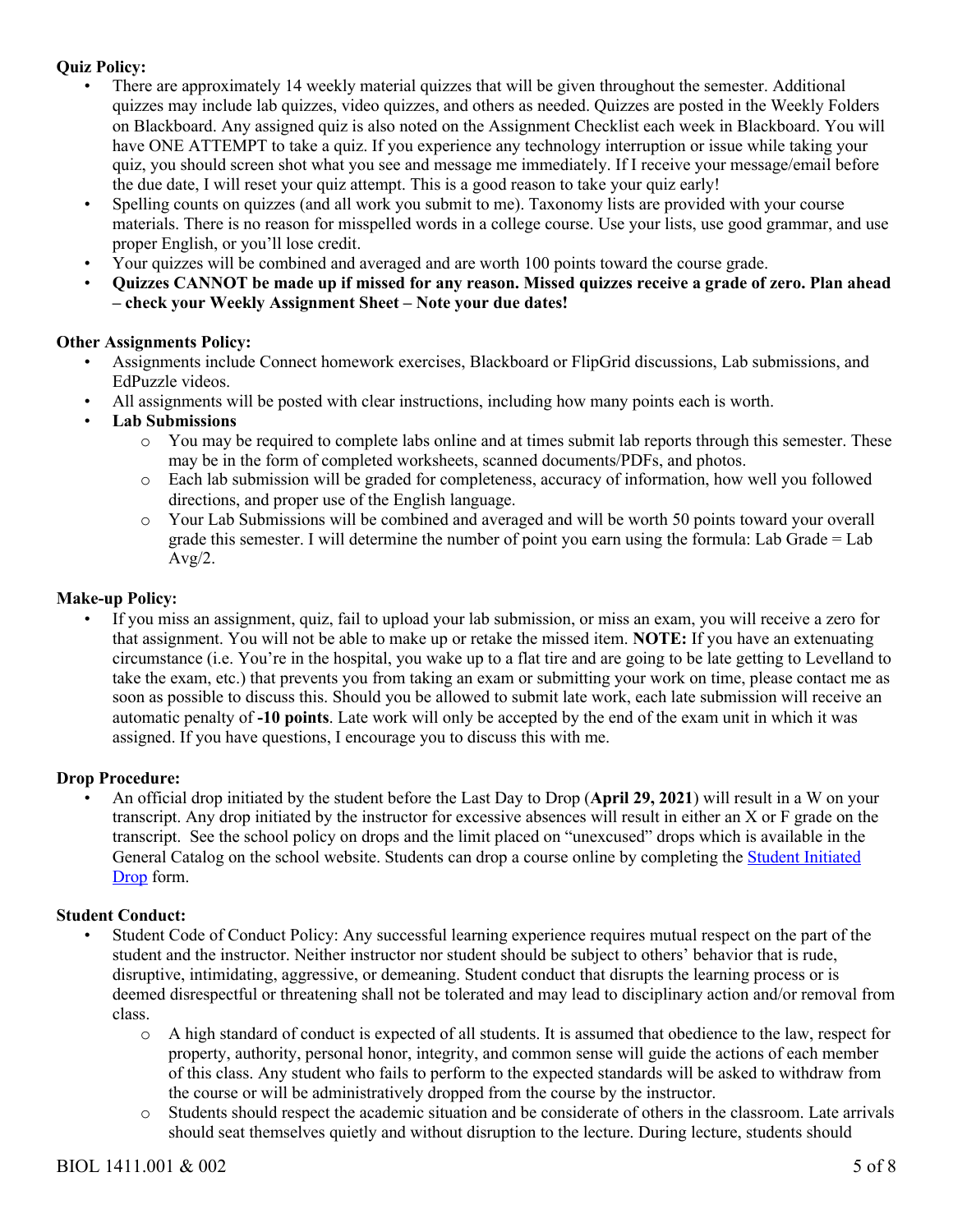refrain from talking, eating, or any other behavior that will disturb others, including the instructor. Students should be alert, taking notes and paying attention during lecture, videos and discussions.

#### • **Electronic Devices**

- o ALL electronic devises should be silenced inside the classroom. Devices that may be out during lecture include laptops, tablets, and in *special circumstances*, cell phones.
- o If an electronic device goes off repeatedly during lecture or lab, **5 points will be deducted from the student's next major exam grade per incident.**
- $\circ$  If a device is being utilized for anything other than what is being covered in class that day, the student will be dismissed from class and will receive a 0 for the day. If a student is a repeat offender and cannot control their electronics usage out of respect for others, the student will be dismissed from the course.
- o **Phones and smartwatches must be put away during exams. Earbuds should not be worn at ANY time during class.**
- o **You may NOT record the lectures, labs, or take photos/videos of the instructor without my expressed permission.**

My electronics policy may seem strict but it is my experience that students who are distracted during class (texting, listening to music, online shopping, etc.) don't do as well as students who are actively paying attention. In fact, most students who have earned a D or an F in this class have been consistently absent or distracted during class. This is YOUR education for YOUR future that YOU are paying for, please come to class prepared to work; I will do the same.

# • **Online Course Behavior Expectations:**

- o Remember You are addressing a professor even though you don't see them.
	- Don't say things that you wouldn't say publicly in a traditional class setting.
	- Don't address comments to individuals unless you want all to know what you are telling that person.
	- Don't share confidential information.
	- Read any messages or comments before sending; once it is out there, you can't change it.
	- **•** Access your course messages frequently and read through an entire message before you reply.
	- Because electronic communication does not show smiles and frowns (other than the graphic kind), or employ intonation, humor and sarcasm might be misunderstood. Use these carefully and employ good word choice so that your meaning comes through clearly.
	- § Avoid sending unkind messages. Besides angering others and reflecting poorly on you, they may have the effect of shutting down discussion.
	- Aim for clarity and readability in your text. Paragraph often, avoid using only capital letters, and stay away from character symbols and conventions that get in the way of visual comfort.
	- Although electronic communication can be very informal, try for good language usage so that your message comes through rather than your mistakes (use your spelling and grammar checkers). Avoid correcting another person's language, however. Try to be clear, indicating what you are talking about fully instead of presuming that others know which message you are responding to, what chapter or assignment you are referring to, etc.
	- § Use of inappropriate or disrespectful language, cyber bullying, etc. will result in a zero for that assignment and will require that the student attend a meeting with the instructor and/or any other appropriate faculty to address this issue.

# **Academic Integrity (from SPC General Catalog)**

It is the aim of the faculty of South Plains College to foster a spirit of complete honesty and a high standard of integrity. The attempt of any student to present as his or her own any work which he or she has not honestly performed is regarded by the faculty and administration as a most serious offense and renders the offender liable to serious consequences, possibly suspension.

**Plagiarism and Cheating:** Students are expected to do their own work on all projects, quizzes, assignments, examinations, and papers. Failure to comply with this policy will result in an F for the assignment and can result in an F for the course if circumstances warrant.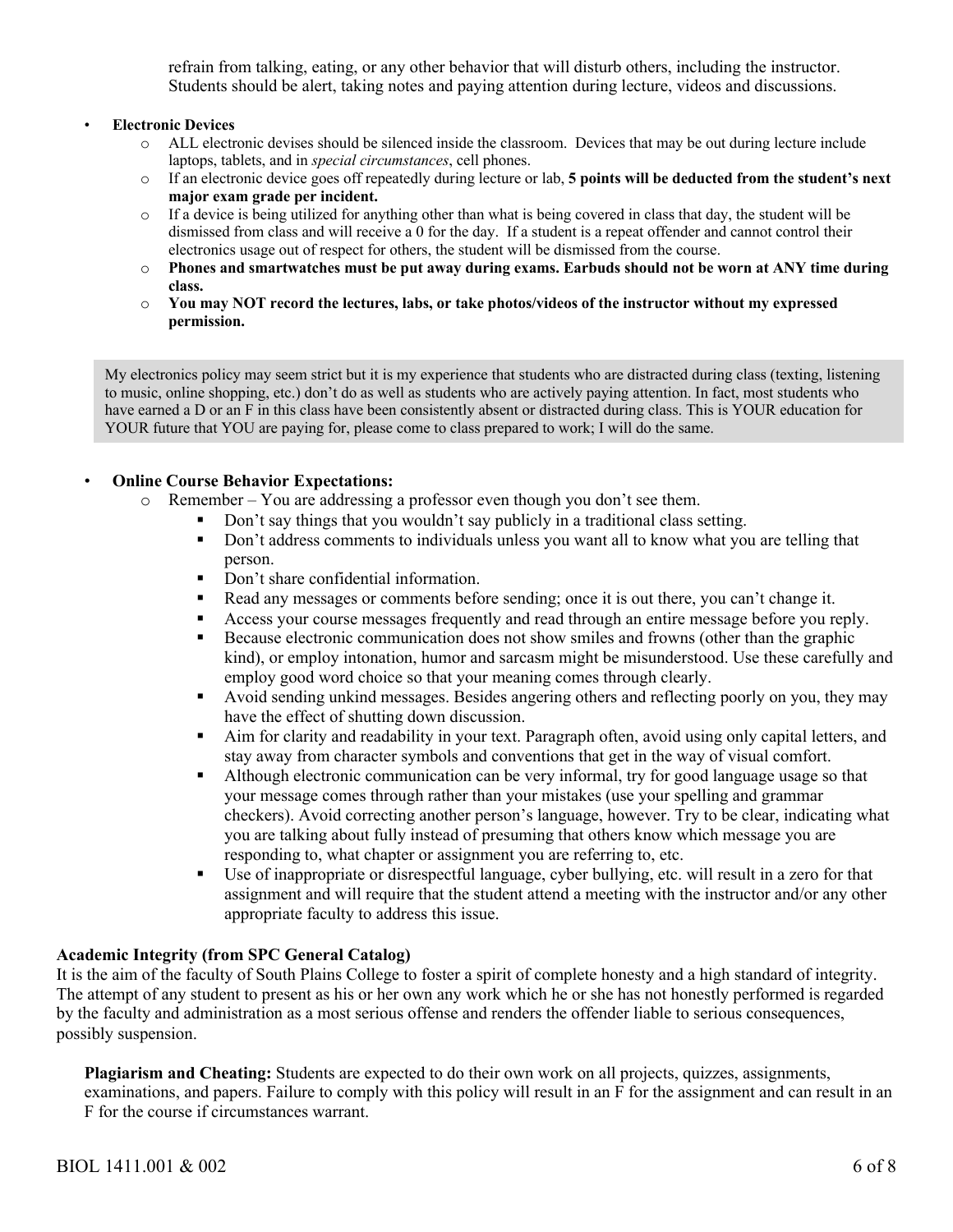- Plagiarism violations include, but are not limited to, the following:
	- 1. Turning in a paper that has been purchased, borrowed, or downloaded from another student, an online term paper site, or a mail order term paper mill;
	- 2. Cutting and pasting together information from books, articles, other papers, or online sites without providing proper documentation;
	- 3. Using direct quotations (three or more words) from a source without showing them to be direct quotations and citing them; or
	- 4. Missing in-text citations.
- Cheating violations include, but are not limited to, the following:
	- 1. Obtaining an examination by stealing or collusion;
	- 2. Discovering the content of an examination before it is given;
	- 3. Using an unauthorized source of information (notes, textbook, text messaging, internet, apps, any secondary device) during an examination, quiz, or homework assignment;
	- 4. Entering an office or building to obtain unfair advantage;
	- 5. Taking an examination for another;
	- 6. Altering grade records;
	- 7. Copying another's work during an examination or on a homework assignment;
	- 8. Taking pictures of a test, test answers, or someone else's paper.

#### **Grievance procedure:**

• If a student is having a problem with the course policies or the instructor, he or she should *first* try and resolve any such problems with the instructor. If the problem is not resolved, the student may proceed to the Biology Department Chair, who can advise the student on how to resolve the problem or direct them to the appropriate office.

# **Copyright Notice:**

• All material presented by the instructor in the course is copyright protected. The material presented by the instructor may not be modified or altered in any way. You have permission to print out one copy of any material presented by the instructor in this course (ex. course information sheet, contact information, and learning module checklists). The one copy must only be used for your personal educational use during this semester. The material may not be altered or modified in any way. The material may not be distributed in any way. You have permission to download the same material to your computer hard drive or other medium in order to print out the material needed. Any material downloaded may not be altered or modified in any way. The downloaded material may not be distributed in any way. If any course material is found on other websites, this becomes an act of academic misconduct and will be dealt with appropriately following the guidelines of the college concerning academic integrity.

#### **Lab Safety:**

• Each student will be informed/trained on the "Chemical Hygiene Plan (CHP) for Laboratories at South Plains College" documentation and training during the first week of the semester. Each student will be required to acknowledge receipt of this information and be required to follow all procedures outlined by the instructor and/or staff of South Plains College. Students not complying with any regulation may be dropped from the course.

#### **COVID-19 Statement**

• It is the policy of South Plains College for the Spring 2021 semester that as a condition of on-campus enrollment, all students are required to engage in safe behaviors to avoid the spread of COVID-19 in the SPC community. Such behaviors specifically include the requirement that all students properly wear CDC-compliant face coverings while in SPC buildings including in classrooms, labs, hallways, and restrooms. Failure to comply with this policy may result in dismissal from the current class session. If the student refuses to leave the classroom or lab after being dismissed, the student may be referred to the Dean of Students on the Levelland campus or the Dean/Director of external centers for Student Code of Conduct Violation. Students who believe they have been exposed or may be COVID-19 positive, must contact Health Services, DeEtte Edens, BSN, RN at (806) 716-2376 or dedens@southplainscollege.edu.